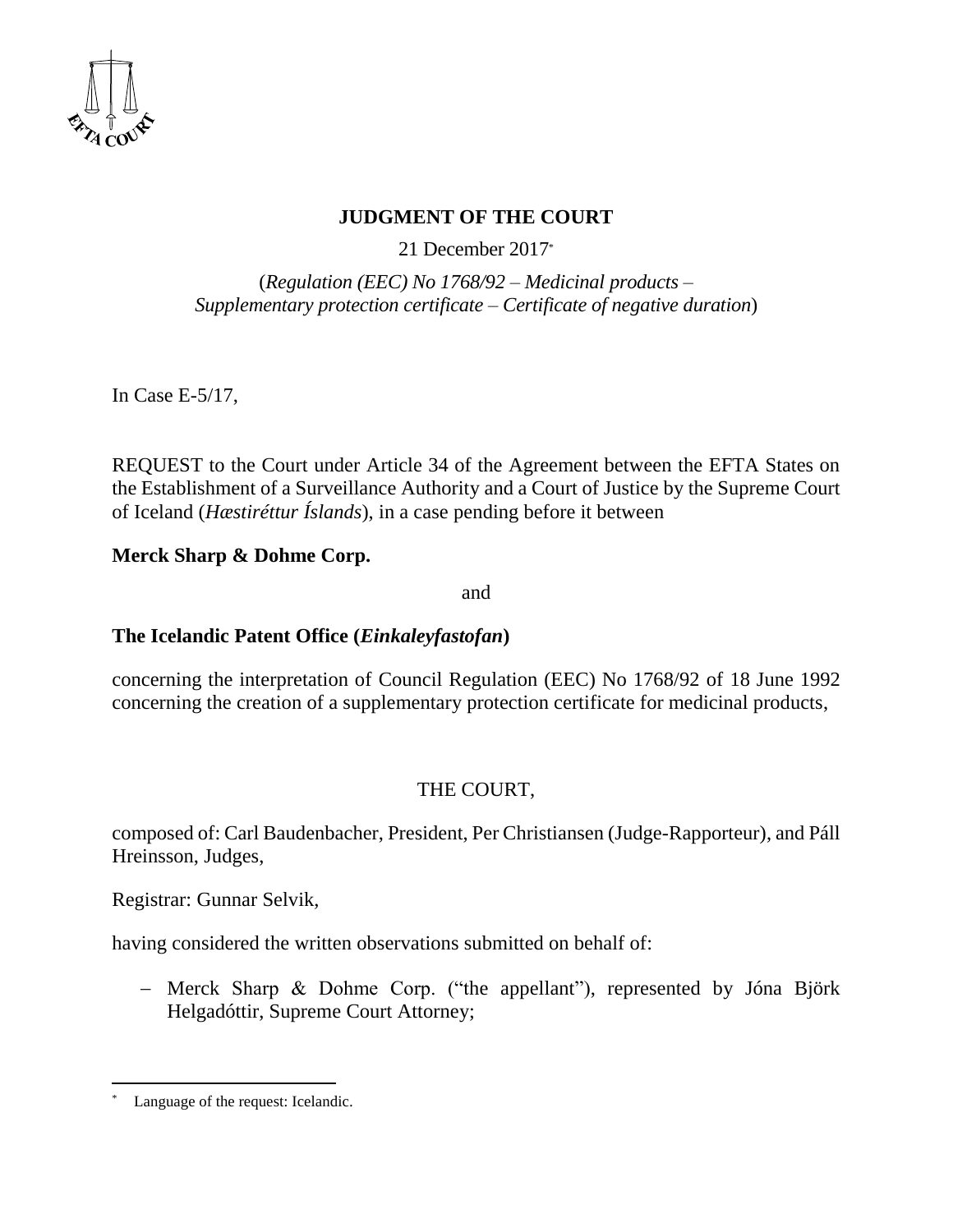- the Icelandic Patent Office ("the respondent"), represented by Óskar Thorarensen, Supreme Court Attorney, Office of the Attorney General (Civil Affairs), acting as Agent;
- the Norwegian Government, represented by Marius Emberland, Advocate, Attorney General of Civil Affairs, and Carsten Anker and Ingunn Skille Jansen, Senior Advisers, Ministry of Foreign Affairs, acting as Agents;
- the EFTA Surveillance Authority ("ESA"), represented by Carsten Zatschler, Ingibjörg Ólöf Vilhjálmsdóttir, and Michael Sánchez Rydelski, members of its Department of Legal & Executive Affairs, acting as Agents; and
- the European Commission ("the Commission"), represented by Julie Samnadda and Nicola Yerrell, members of its Legal Service, acting as Agents,

having regard to the Report for the Hearing,

having heard oral argument of the appellant, represented by Jóna Björk Helgadóttir and Geneviève Michaux, Attorney; the respondent, represented by Óskar Thorarensen; the Norwegian Government, represented by Marius Emberland; ESA, represented by Ingibjörg Ólöf Vilhjálmsdóttir; and the Commission, represented by Lorna Armati, member of its Legal Service, acting as Agent, at the hearing on 14 November 2017,

gives the following

# **Judgment**

#### **I Legal background**

#### *EEA law*

1 Article 65(2) of the Agreement on the European Economic Area ("the EEA Agreement" or "EEA") reads:

> *Protocol 28 and Annex XVII contain specific provisions and arrangements concerning intellectual, industrial and commercial property, which, unless otherwise specified, shall apply to all products and services.*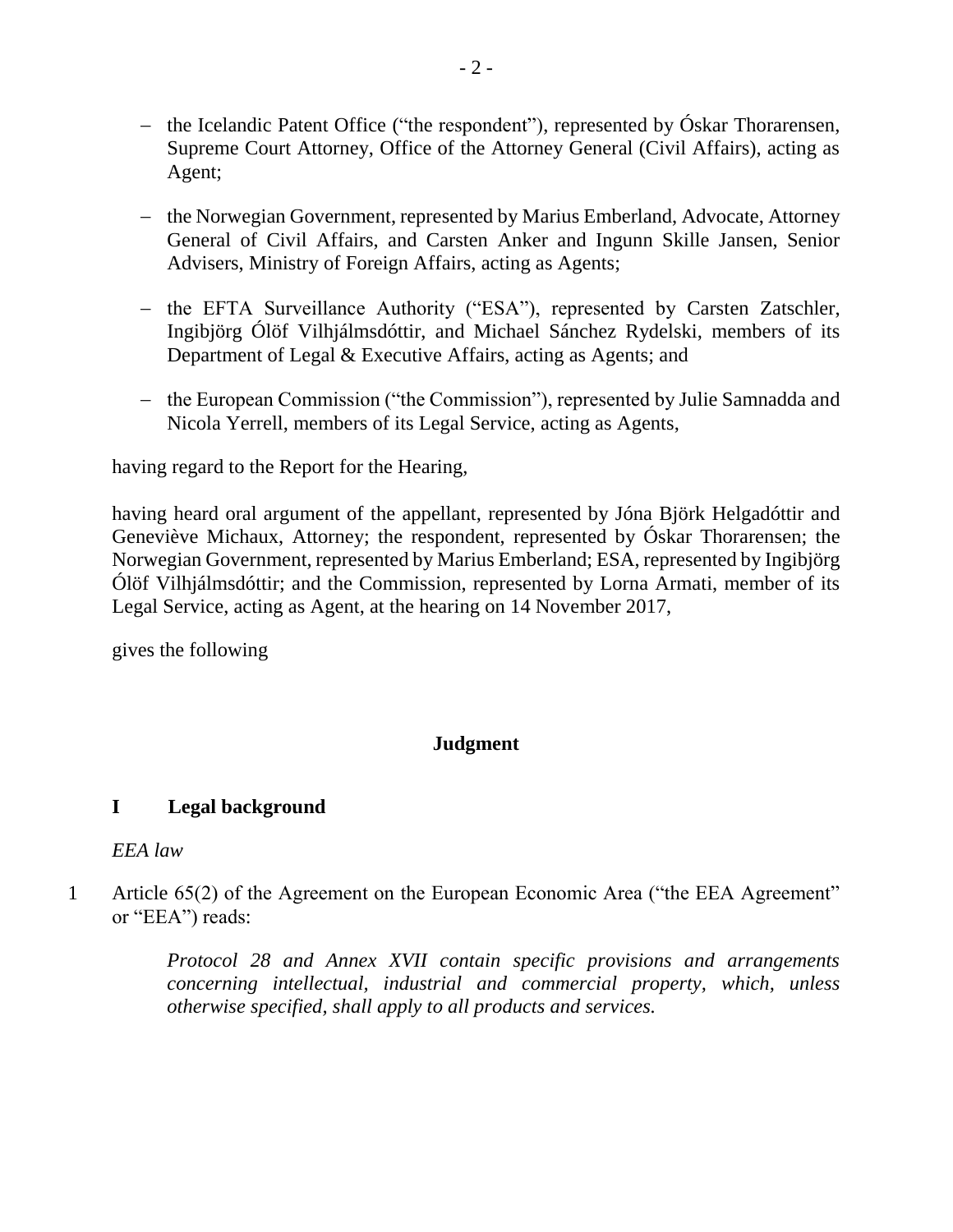2 Article 103 EEA reads:

*1. If a decision of the EEA Joint Committee can be binding on a Contracting Party only after the fulfilment of constitutional requirements, the decision shall, if a date is contained therein, enter into force on that date, provided that the Contracting Party concerned has notified the other Contracting Parties by that date that the constitutional requirements have been fulfilled.* 

*In the absence of such a notification by that date, the decision shall enter into force on the first day of the second month following the last notification.*

*2. If upon the expiry of a period of six months after the decision of the EEA Joint Committee such a notification has not taken place, the decision of the EEA Joint Committee shall be applied provisionally pending the fulfilment of the constitutional requirements unless a Contracting Party notifies that such a provisional application cannot take place. In the latter case, or if a Contracting Party notifies the nonratification of a decision of the EEA Joint Committee, the suspension provided for in Article 102(5) shall take effect one month after such a notification but in no event earlier than the date on which the corresponding EC act is implemented in the Community.*

- 3 Joint Committee Decision No 7/94 of 21 March 1994 (OJ 1994 L 160, p. 1, and EEA Supplement 1994 No 17, p. 1), which entered into force on 1 July 1994, incorporated Council Regulation (EEC) No 1768/92 of 18 June 1992 concerning the creation of a supplementary protection certificate for medicinal products (OJ 1992 L 182, p. 1) ("the SPC Regulation") into the EEA Agreement by inserting it as point 6 in Annex XVII (Intellectual property) to the Agreement. The SPC Regulation provides for the granting of a supplementary protection certificate (SPC) for a medicinal product covered by a basic patent, for a period of up to five years after the expiry of the basic patent.
- 4 The SPC Regulation was amended by Regulation (EC) No 1901/2006 of the European Parliament and of the Council of 12 December 2006 on medicinal products for paediatric use and amending Regulation (EEC) No 1768/92, Directive 2001/20/EC, Directive 2001/83/EC and Regulation (EC) No 726/2004 (OJ 2006 L 378, p. 1, and EEA Supplement 2017 No 31, p. 521) ("the Paediatric Regulation"). The Paediatric Regulation provides for the granting of a six-month extension of the duration of the SPC for a medicinal product for paediatric use ("paediatric extension"). Subsequently, the SPC Regulation was repealed by Regulation (EC) No 469/2009 of the European Parliament and of the Council of 6 May 2009 concerning the supplementary protection certificate for medicinal products (OJ 2009 L 152, p. 1, and EEA Supplement 2017 No 31, p. 542) ("the new SPC Regulation"). The new SPC Regulation essentially reproduces the provisions of the SPC Regulation, as amended by the Paediatric Regulation.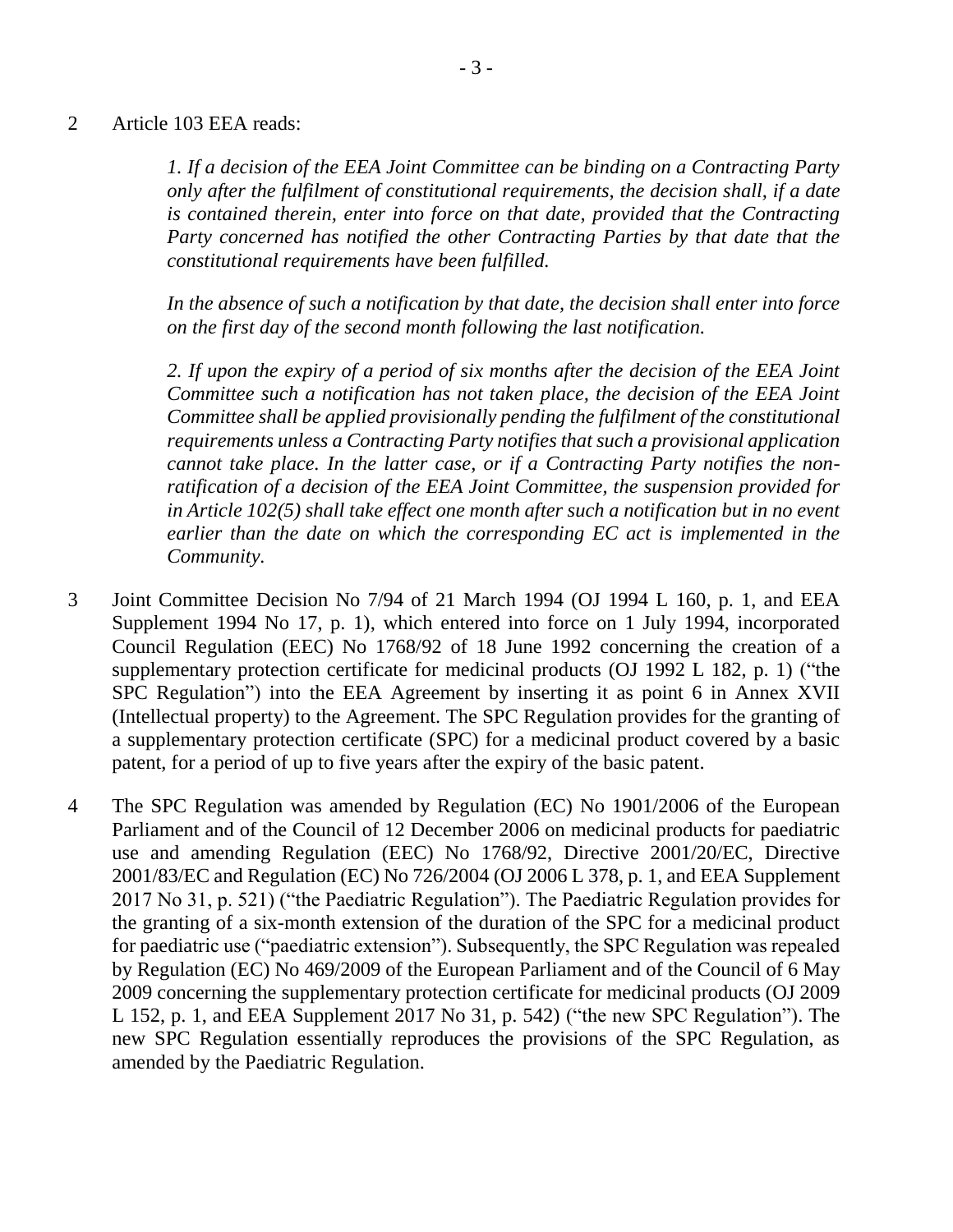- 5 Joint Committee Decision No 92/2017 of 5 May 2017 prescribes the incorporation of the Paediatric Regulation into the EEA Agreement by inserting it as point 15zr in Annex II (Technical regulations, standards, testing and certification) to the Agreement. By the same decision, the new SPC Regulation is intended to replace the SPC Regulation in point 6 in Annex XVII to the EEA Agreement. Article 4 of the Joint Committee Decision provides that the decision shall enter into force on 6 May 2017, provided that all the notifications under Article 103(1) of the EEA Agreement have been made. Constitutional requirements were indicated by Iceland and Norway. On 11 September 2017, Norway notified that the constitutional requirements had been fulfilled. At the oral hearing, the respondent informed the Court that on 27 October 2017, Iceland submitted a notification under Article 103(2) EEA, stating that the fulfilment of constitutional requirements could not take place within the prescribed six-month period, expiring on 5 November 2017. Upon a question from the bench, the respondent confirmed that the notification stated that provisional application could not take place.
- 6 The second, third and the seventh to ninth recitals in the preamble to the SPC Regulation read:

*Whereas medicinal products, especially those that are the result of long, costly research, will not continue to be developed in the Community and in Europe unless they are covered by favourable rules that provide for sufficient protection to encourage such research;*

*Whereas at the moment the period that elapses between the filing of an application for a patent for a new medicinal product and authorization to place the medicinal product on the market makes the period of effective protection under the patent insufficient to cover the investment put into the research;*

*…*

*Whereas, therefore, the creation of a supplementary protection certificate granted, under the same conditions, by each of the Member States at the request of the holder of a national or European patent relating to a medicinal product for which marketing authorization has been granted is necessary; whereas a Regulation is therefore the most appropriate legal instrument;* 

*Whereas the duration of the protection granted by the certificate should be such as to provide adequate effective protection; whereas, for this purpose, the holder of both a patent and a certificate should be able to enjoy an overall maximum of fifteen years of exclusively from the time the medicinal product in question first obtains authorization to be placed on the market in the Community;*

*Whereas all the interests at stake, including those of public health, in a sector as complex and sensitive as the pharmaceutical sector must nevertheless be taken into*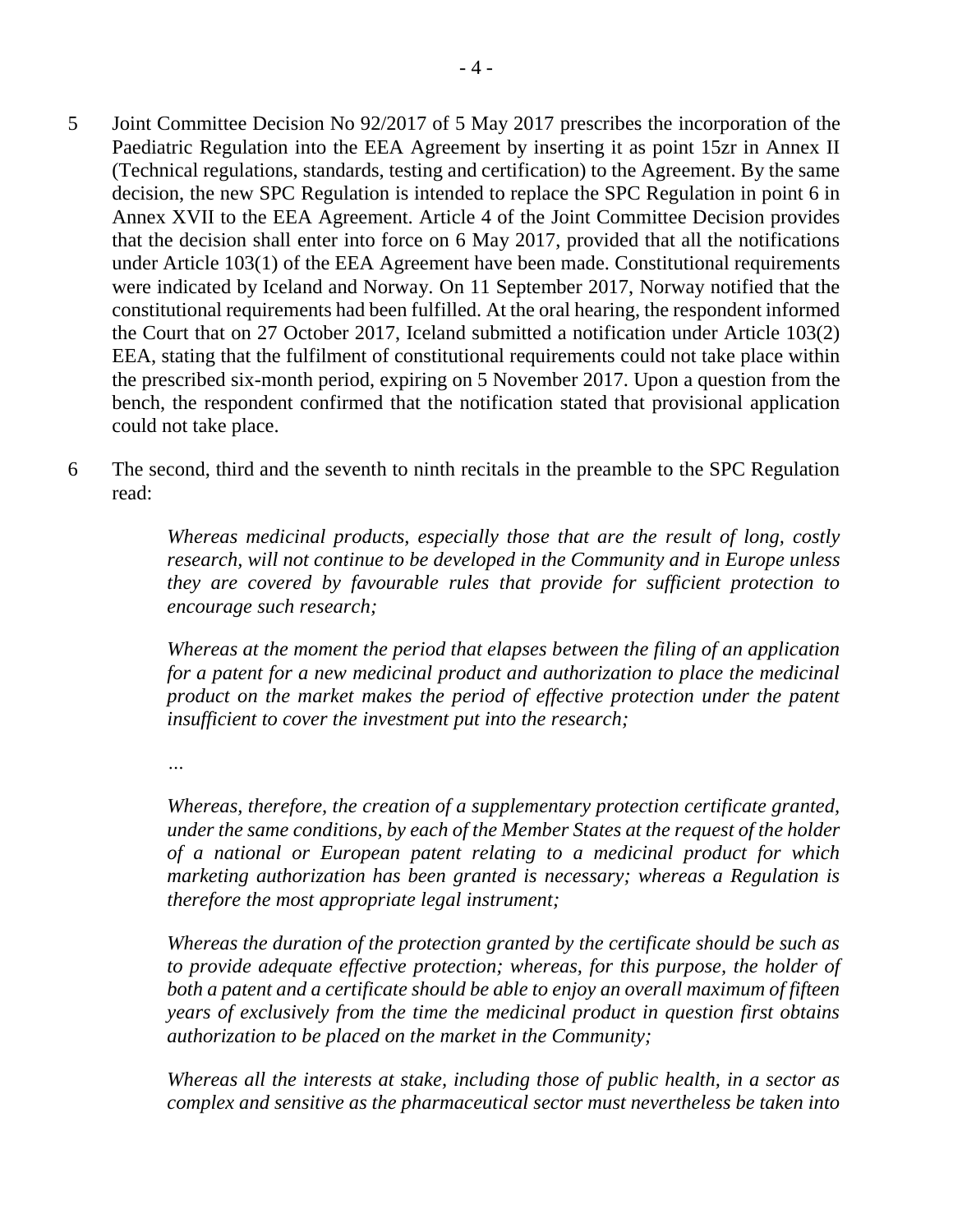*account; whereas, for this purpose, the certificate cannot be granted for a period exceeding five years; whereas the protection granted should furthermore be strictly confined to the product which obtained authorization to be placed on the market as a medicinal product;*

7 Article 3 of the SPC Regulation reads:

*A certificate shall be granted if, in the Member State in which the application referred to in Article 7 is submitted and at the date of that application:*

- *(a) the product is protected by a basic patent in force;*
- *(b) a valid authorization to place the product on the market as a medicinal product has been granted in accordance with Directive 65/65/EEC or Directive 81/851/EEC, as appropriate; …*
- *(c) the product has not already been the subject of a certificate;*
- *(d) the authorization referred to in (b) is the first authorization to place the product on the market as a medicinal product.*
- 8 Article 7 of the SPC Regulation reads:
	- *1. The application for a certificate shall be lodged within six months of the date on which the authorization referred to in Article 3(b) to place the product on the market as a medicinal product was granted.*
	- *2. Notwithstanding paragraph 1, where the authorization to place the product on the market is granted before the basic patent is granted, the application for a certificate shall be lodged within six months of the date on which the patent is granted.*
- 9 Article 8 of the SPC Regulation reads:
	- *1. The application for a certificate shall contain:*
		- *(a) a request for the grant of a certificate, stating in particular:*
			- *(i) the name and address of the applicant;*
			- *(ii) if he has appointed a representative, the name and address of the representative;*
			- *(iii) the number of the basic patent and the title of the invention;*
			- *(iv) the number and date of the first authorization to place the product on the market, as referred to in Article 3(b) and, if this authorization is*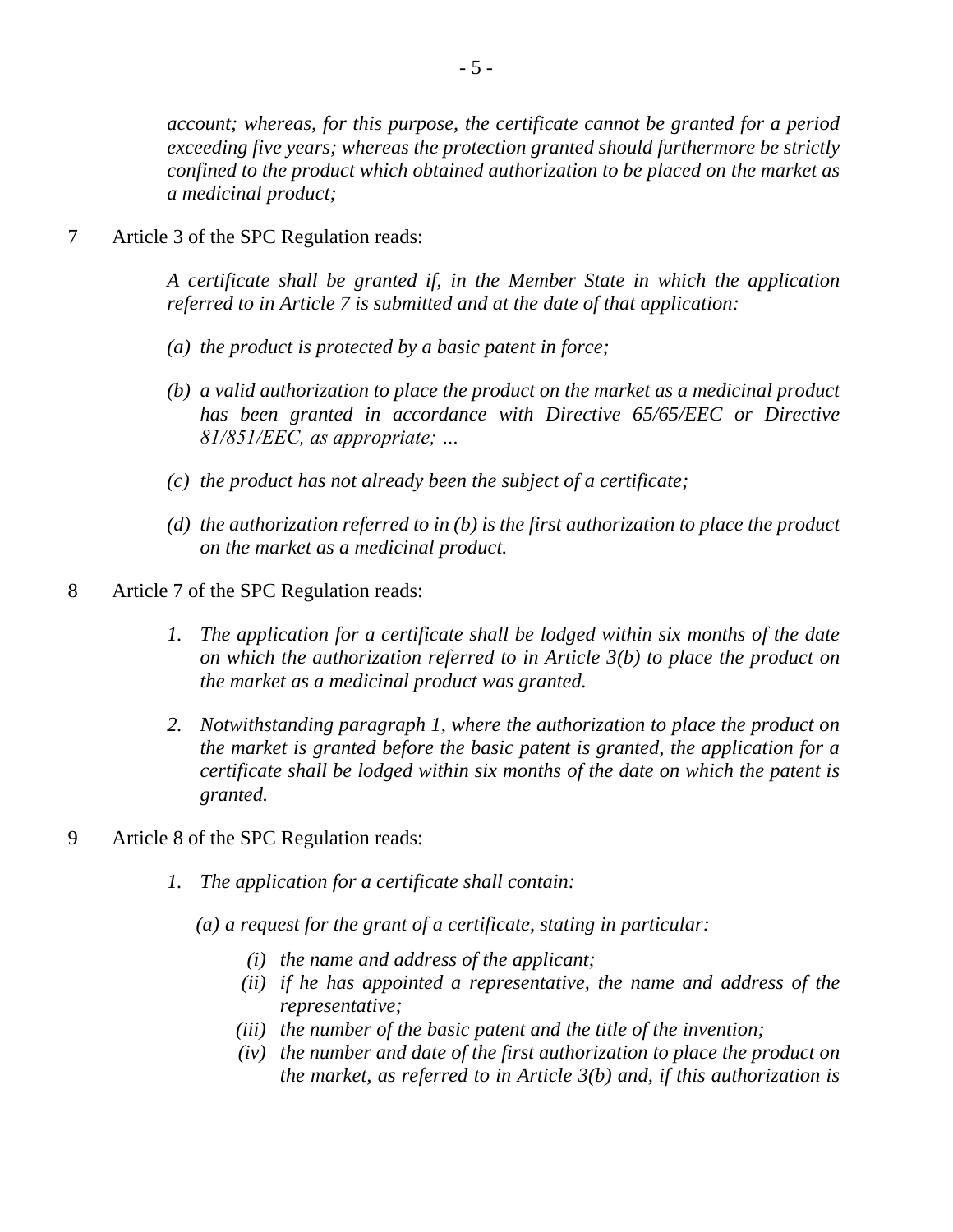*not the first authorization for placing the product on the market in the Community, the number and date of that authorization;*

- *(b) a copy of the authorization to place the product on the market, as referred to in Article 3(b), in which the product is identified, containing in particular the number and date of the authorization and the summary of the product characteristics listed in Article 4a of Directive 65/65/EEC or Article 5a of Directive 81/851/EEC;*
- *(c) if the authorization referred to in (b) is not the first authorization for placing the product on the market as a medicinal product in the Community, information regarding the identity of the product thus authorized and the legal provision under which the authorization procedure took place, together with a copy of the notice publishing the authorization in the appropriate official publication.*
- *2. Member States may provide that a fee is to be payable upon application for a certificate.*
- 10 Article 9 of the SPC Regulation reads:
	- *1.* The application for a certificate shall be lodged with the competent industrial *property office of the Member State which granted the basic patent or on whose behalf it was granted and in which the authorization referred to in Article 3(b) to place the product on the market was obtained, unless the Member State designates another authority for the purpose.*
	- *2. Notification of the application for a certificate shall be published by the authority referred to in paragraph 1. The notification shall contain at least the following information:*
		- *(a) the name and address of the applicant;*
		- *(b) the number of the basic patent;*
		- *(c) the title of the invention;*
		- *(d) the number and date of the authorization to place the product on the market, referred to in Article 3(b), and the product identified in that authorization;*
		- *(e) where relevant, the number and date of the first authorization to place the product on the market in the Community.*
- 11 Article 10 of the SPC Regulation reads:
	- *1. Where the application for a certificate and the product to which it relates meet the conditions laid down in this Regulation, the authority referred to in Article 9(1) shall grant the certificate.*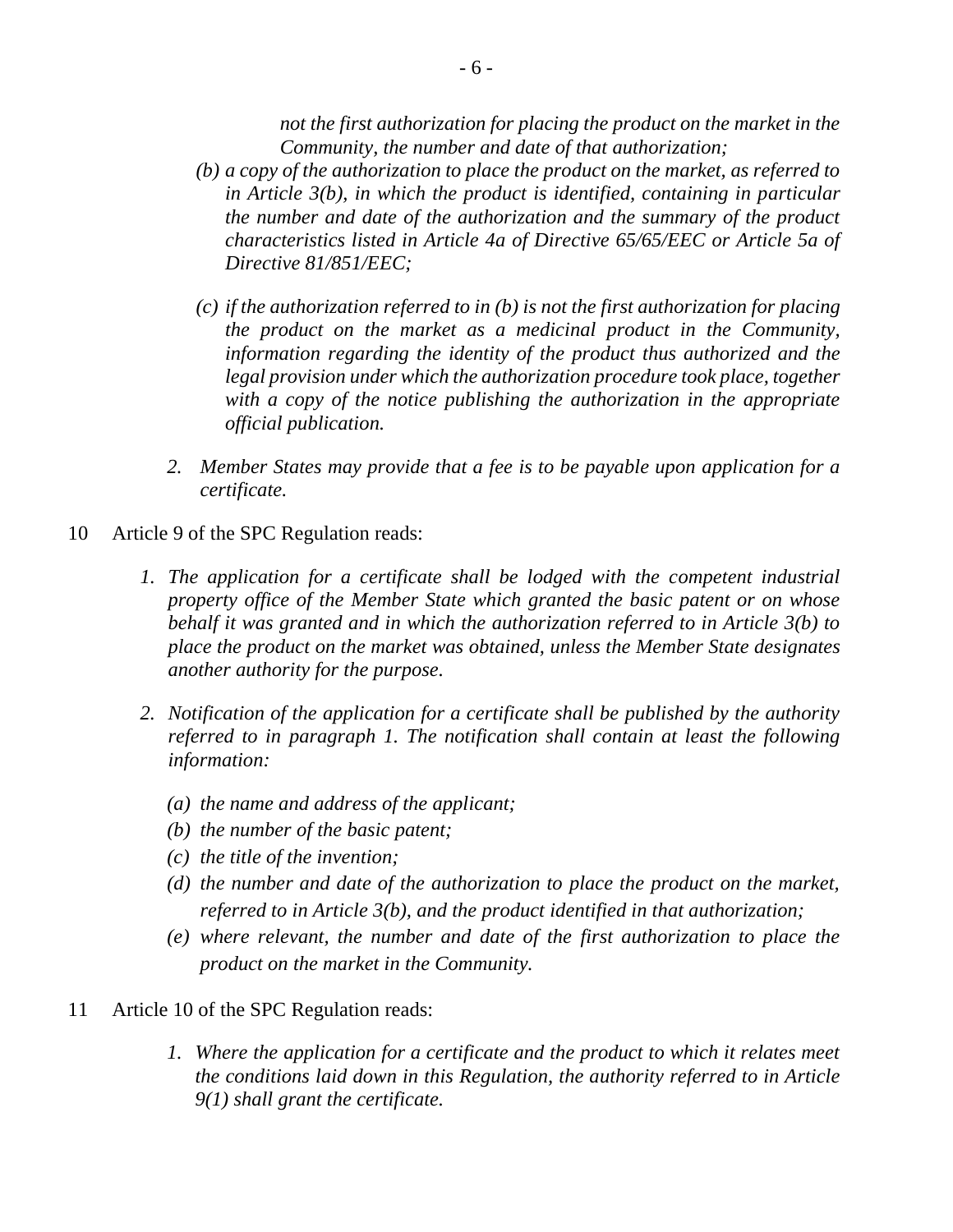- *2. The authority referred to in Article 9(1) shall, subject to paragraph 3, reject the application for a certificate if the application or the product to which it relates does not meet the conditions laid down in this Regulation.*
- *3. Where the application for a certificate does not meet the conditions laid down in Article 8, the authority referred to in Article 9(1) shall ask the applicant to rectify the irregularity, or to settle the fee, within a stated time.*
- *4. If the irregularity is not rectified or the fee is not settled under paragraph 3 within the stated time, the authority shall reject the application.*
- *5. Member States may provide that the authority referred to in Article 9(1) is to grant certificates without verifying that the conditions laid down in Article 3(c) and (d) are met.*
- 12 Article 13 of the SPC Regulation reads:
	- *1. The certificate shall take effect at the end of the lawful term of the basic patent for a period equal to the period which elapsed between the date on which the application for a basic patent was lodged and the date of the first authorization to place the product on the market in the Community reduced by a period of five years.*
	- *2. Notwithstanding paragraph 1, the duration of the certificate may not exceed five years from the date on which it takes effect.*

### *National law*

13 The SPC Regulation is incorporated into Icelandic law by virtue of Article 65a of the Patent Act No 17/1991 (*lög nr. 17/1991 um einkaleyfi*), as amended by Act No 36/1996. Article 65a states that the SPC Regulation accompanies and is considered part of the Patent Act and shall have the force of law in Iceland.

### **II Facts and procedure**

- 14 The appellant is the holder of Icelandic Patent No 2218, concerning "Beta-amino tetrahydroimidazo (1, 2-a) pyrazines and tetrahydrotrioazolo (4, 3-a) pyrazines as dipeptidyl peptidase inhibitors for the treatment or prevention of diabetes". The application for that patent was filed on 5 July 2002.
- 15 On 21 March 2007, the appellant was granted a marketing authorisation throughout the European Union ("EU") for the medicinal product Januvia (Sitagliptin) for the improvement of the glycaemic control for adult patients with type 2 diabetes. The Icelandic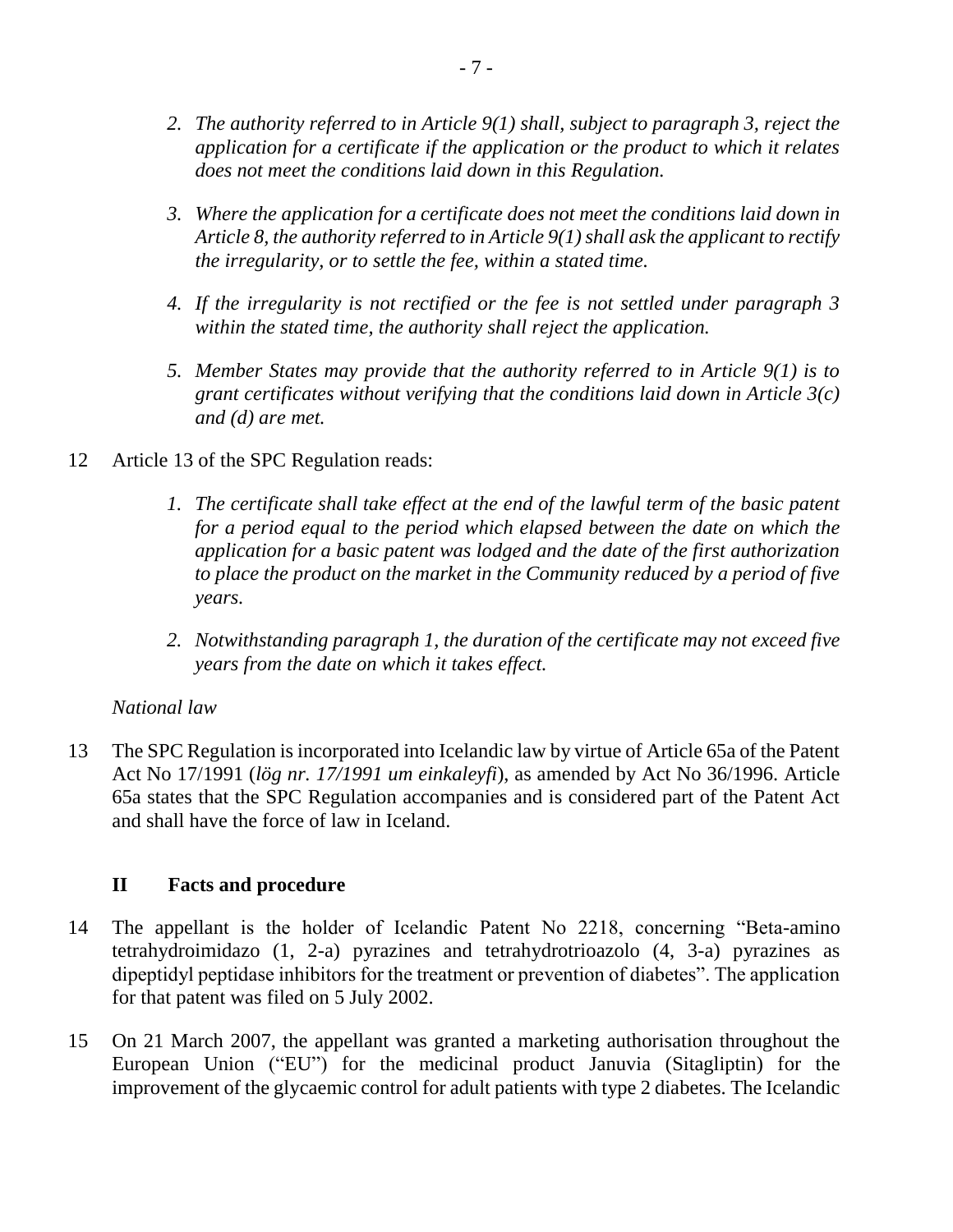authorities granted a corresponding marketing authorisation for Iceland, applicable from the same date as the EU authorisation.

- 16 On 19 September 2007, the appellant filed an application for an SPC with the Icelandic Patent Office on the basis of the Icelandic patent. The period between the application date of the basic patent (5 July 2002) and the grant of the first marketing authorisation (21 March 2007) was less than five years. The calculation rules in Article 13 of the SPC Regulation provide for a reduction of five years in the period at issue. An SPC in the present case would therefore have a negative duration of 106 days. In its application, the appellant referred to the Paediatric Regulation and stated that the intention behind applying for a negative SPC in Iceland was to allow for an application for a paediatric extension at a later stage.
- 17 However, on 3 April 2009, the respondent, the Icelandic Patent Office, rejected the application on the basis that the duration of the SPC would be negative. The respondent considered it incompatible with the purpose of the Patent Act and the SPC Regulation to grant an SPC with a negative duration. Furthermore, the respondent stated that the Paediatric Regulation was not relevant since it had neither been incorporated into the EEA Agreement nor into Icelandic law.
- 18 The appellant filed a complaint against the respondent's decision with the Board of Appeal for Industrial Intellectual Property Rights (*Áfrýjunarnefnd hugverkaréttinda á sviði iðnaðar*) ("the Board of Appeal"). At the request of the appellant, the Board of Appeal deferred its examination until the delivery of judgment by the Court of Justice of the European Union ("ECJ") in a case deemed similar by the appellant.
- 19 By a judgment of 8 December 2011 in *Merck Sharp & Dohme*, C-125/10, EU:C:2011:812, the ECJ concluded that Article 13 of the SPC Regulation, as amended by and read in conjunction with the Paediatric Regulation, must be interpreted as meaning that medicinal products can be the object of the grant of an SPC even when the duration of the SPC is negative.
- 20 By a decision of 9 September 2015, the Board of Appeal upheld the respondent's decision of 3 April 2009. The appellant then brought the decision of the Board of Appeal to Reykjavík District Court (*Héraðsdómur Reykjavíkur*), seeking the annulment of the decision and recognition of the fact that the respondent is obliged to issue an SPC as requested. However, by a judgment of 13 April 2016, the District Court rejected the appellant's claims.
- 21 On 12 July 2016, the District Court's judgment was appealed to the Supreme Court of Iceland. On 12 June 2017, the Supreme Court decided to seek an advisory opinion from the Court. The request was sent by letter of 15 June 2017, and registered at the Court that same day.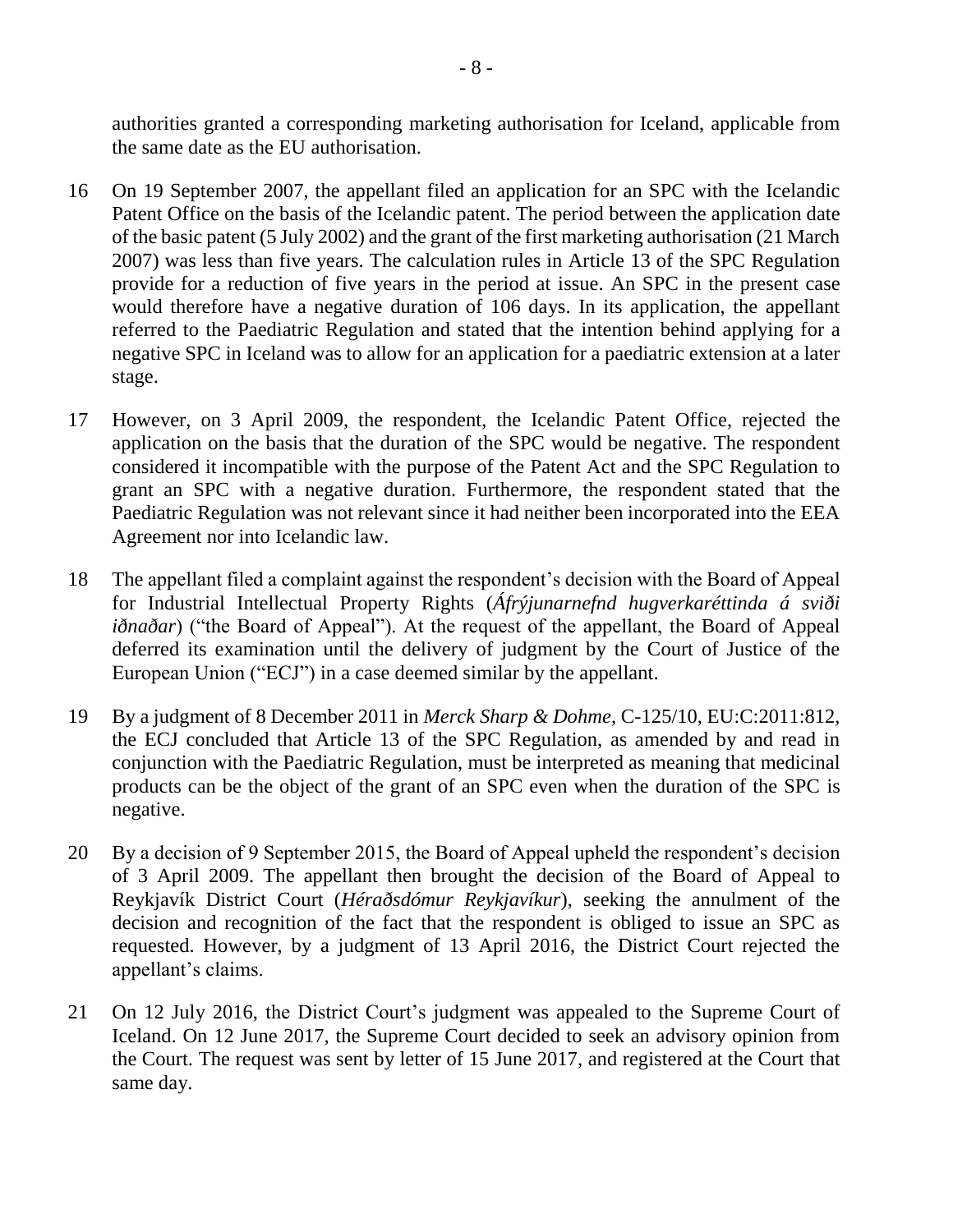22 In the order for reference, the Supreme Court observes that, according to the ECJ's judgment in *Merck Sharp & Dohme*, there is nothing in the SPC Regulation preventing the issuing of an SPC of negative duration. On the other hand, the ECJ interpreted the SPC Regulation with reference to the Paediatric Regulation. Neither the Paediatric Regulation nor the new SPC Regulation have been incorporated into the EEA Agreement, and they do not have the force of law in Iceland. On that basis, the Supreme Court has asked the following question:

> *In light of the fact that [the Paediatric Regulation] and [the new SPC Regulation] have not been incorporated into the [EEA Agreement], can a[n] [SPC] under [the SPC Regulation] be issued for a medicinal product if the period which has elapsed between the date on which the application for a basic patent was lodged and the date of the first authorisation to place the product on the market in the [EEA] is less than five years?*

23 Reference is made to the Report for the Hearing for a fuller account of the legal framework, the facts, the procedure, and the written observations submitted to the Court, which are mentioned or discussed hereinafter only insofar as is necessary for the reasoning of the Court.

### **III Answer of the Court**

#### *Observations submitted to the Court*

- 24 The *appellant* submits that, in using the term "shall", Article 10 of the SPC Regulation requires national patent offices to grant an SPC in cases where all the conditions of the SPC Regulation are met, without any discretionary power. A positive duration of the term of the SPC is not among the substantive or procedural conditions found in Article 3 and Articles 7 to 9, respectively, of the SPC Regulation (reference is made to the judgment in *Merck Sharp & Dohme*, cited above, paragraph 30, and the opinion of Advocate General Bot in that case, EU:C:2011:377, points 64 to 66). The application fulfils all the conditions and the appellant is therefore entitled to an SPC, regardless of the fact that the duration will be negative.
- 25 The appellant contends that, in determining the duration of the SPC, neither Article 13 nor any other provision of the SPC Regulation expressly or even implicitly prevents national patent offices from granting SPCs with a negative duration (reference is made to the judgment in *Merck Sharp & Dohme,* cited above, paragraph 28). Moreover, a negative SPC does not infringe Article 13 of the SPC Regulation as it neither takes effect before the expiration of the basic patent nor extends the maximum period of protection of fifteen years.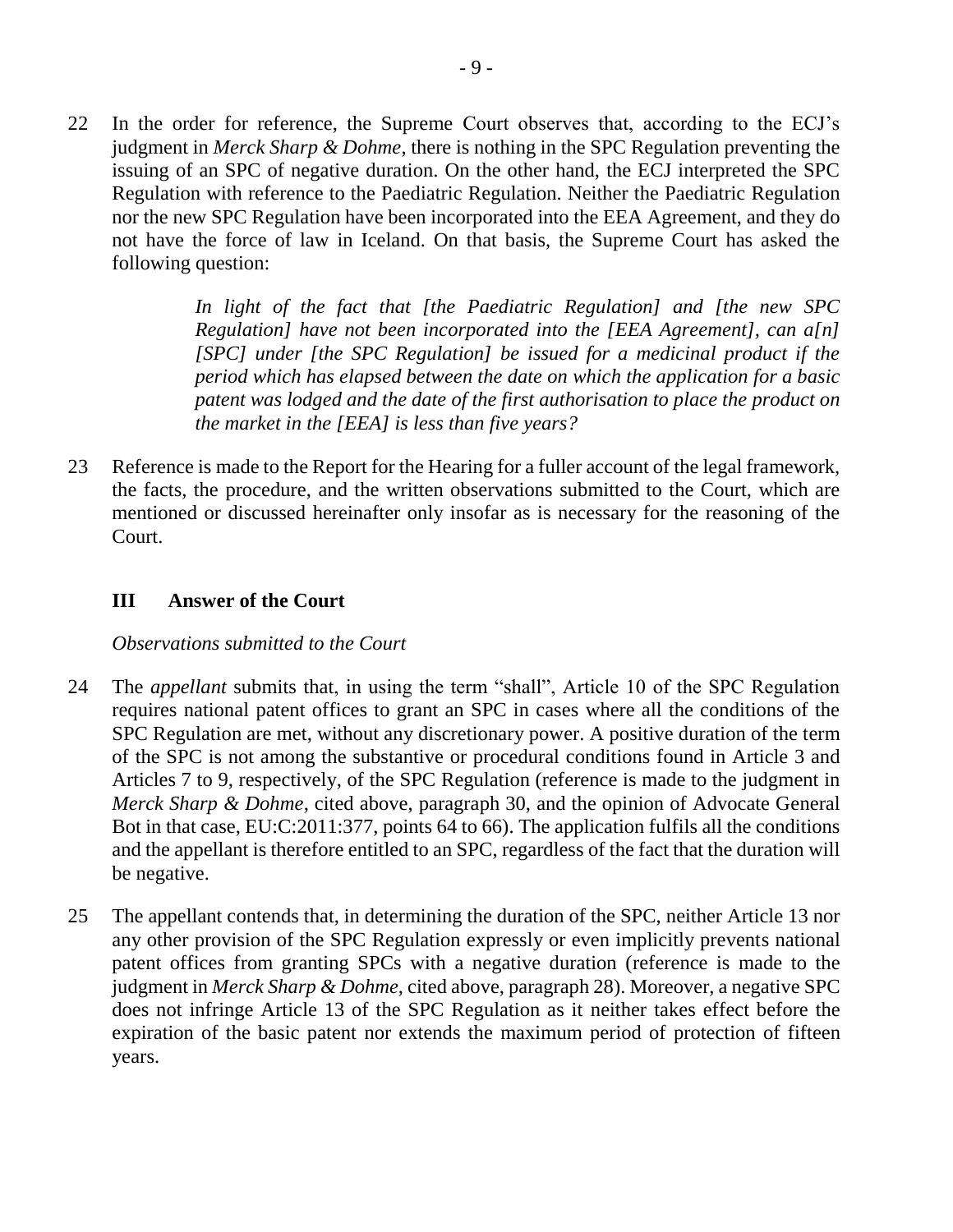- 26 In the appellant's view, Article 13 of the SPC Regulation should be interpreted independently from the Paediatric Regulation. The SPC Regulation is in itself a sufficient legal basis to allow SPCs with a negative duration. Although negative SPCs had no purpose at the time of adoption of the SPC Regulation, there is nothing to suggest that negative SPCs would be invalid if granted. The Paediatric Regulation did not amend the rules on SPCs, it simply added rules on paediatric extensions. By doing so, the Paediatric Regulation gave a purpose to negative SPCs but it did not trigger their validity.
- 27 The appellant argues that the forthcoming incorporation of the Paediatric Regulation in the EEA Agreement and its subsequent transposition into Icelandic law gave the appellant a reason to apply for an SPC, as it is a prerequisite for a paediatric extension. The respondent should have granted the negative SPC, as it could not reasonably exclude that such an SPC would have a purpose in the future. Having regard to Article 3 EEA, the respondent should not have rejected the appellant's application for an SPC since it could encroach upon individual rights under EEA law. Refusing to grant a negative SPC to the appellant and thereby denying compensation for the paediatric studies conducted as required by the Paediatric Regulation, would unfairly tip the balance struck in that regulation between investments and incentives. The unfairness is further strengthened by the fact that the granting of a negative SPC would cause no harm to any third party.
- 28 At the hearing, the appellant stated that it is in the interest of the health of children to have an SPC extension, as this provides an incentive for conducting paediatric research. A paediatric extension can, however, only be granted if an SPC exists. Therefore, in the view of the appellant, it is in the interests of children to have a negative SPC issued. If a negative SPC is not issued, then no extension can be granted and there is no incentive to conduct the relevant research.
- 29 The *respondent* submits that the SPC Regulation cannot be interpreted in isolation to mean that an SPC of negative duration may be issued under Article 13. Moreover, given the provisions on the entry into force of the Paediatric Regulation, the respondent questions whether a paediatric extension could be applied for or granted even in the EU before the entry into force of the Paediatric Regulation on 26 January 2009. The respondent's refusal in 2009 to grant a negative SPC, as well as the Board of Appeal's rejection in 2015 of the appellant's complaint, are in accordance with the applicable EEA law.
- 30 The respondent acknowledges that Article 13 of the SPC Regulation does not mention a positive duration of the SPC as a condition, as also noted by the ECJ in *Merck Sharp & Dohme*. However, the ECJ held that the provisions of the SPC Regulation must be interpreted in light of the overall scheme and objectives of the system of which they are a part (reference is made to the judgment in *Merck Sharp & Dohme*, cited above, paragraphs 28 to 33, and to the judgments in *Hässle*, C-127/00, EU:C:2003:661, paragraph 55, 56 and 61, and *AHP Manufacturing*, C-482/07, EU:C:2009:501, paragraphs 30 and 35). One of the objectives of the SPC Regulation, as reflected in the eighth and ninth recitals in its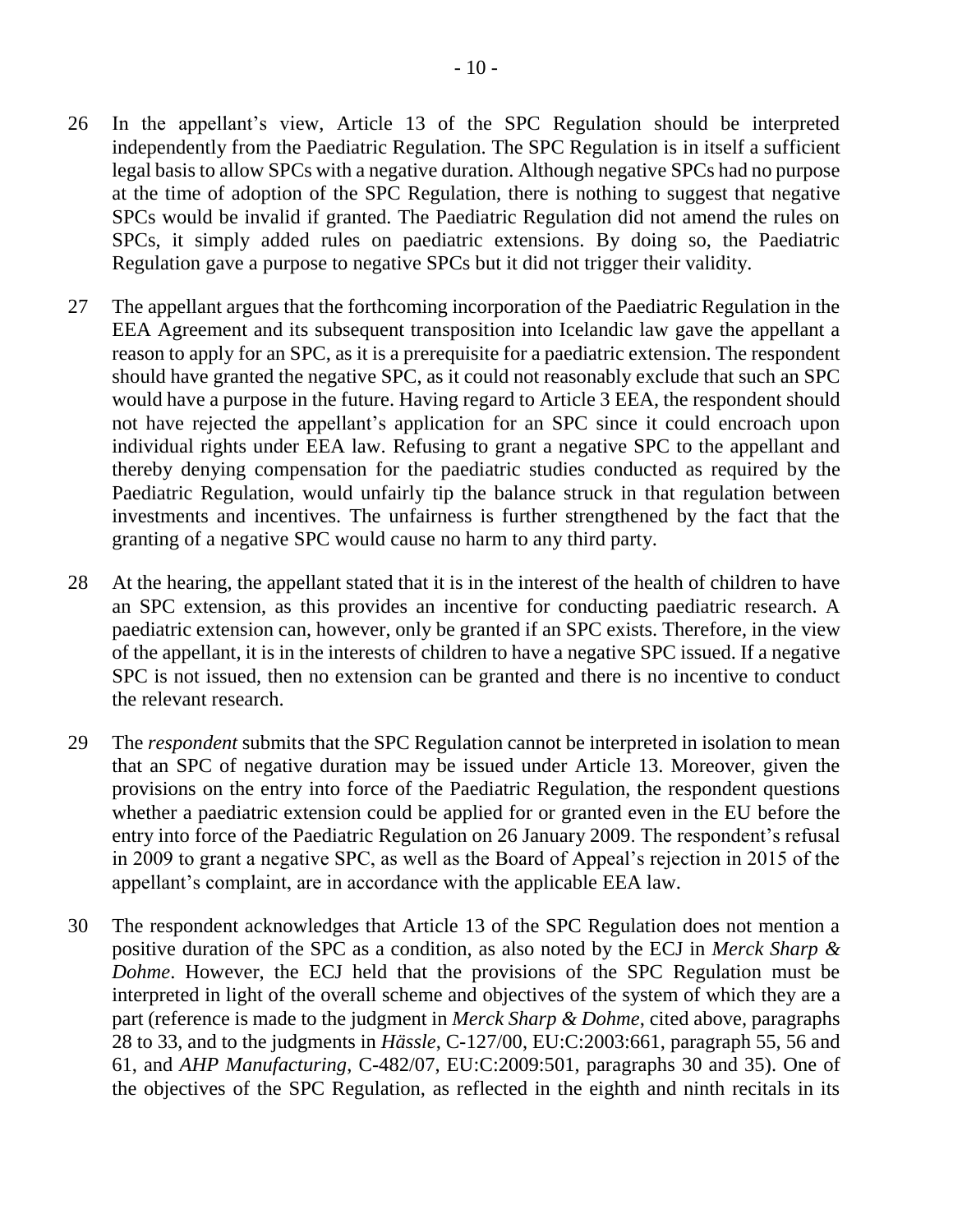preamble, is to balance all the interests at stake in the pharmaceutical sector. Therefore, Article 13 provides that an SPC may not be granted for a period exceeding five years, and the exclusivity afforded may not exceed an overall maximum of fifteen years.

- 31 The respondent observes that the overall scheme and system of protection of industrial property in the EU encompasses the Paediatric Regulation. In the respondent's view, it is clear from the ECJ's judgment and the Advocate General's opinion in *Merck Sharp & Dohme* that they interpreted Article 13 of the SPC Regulation in conjunction with Article 36 of the Paediatric Regulation. Read together, these provisions conferred an exclusivity period of a maximum of fifteen years and six months, and therefore an SPC could not be refused by reason only of the fact that it is of negative duration (reference is made to the judgment in *Merck Sharp & Dohme*, cited above, paragraphs 25, 37, 39 and 40, and the opinion of Advocate General Bot in that case, points 67 to 70).
- 32 The respondent draws attention to the fact that the Paediatric Regulation was not part of the EEA Agreement at the time of the processing of the SPC application in Iceland. In its view, it was thus not part of the overall scheme and objectives of the system in the EEA at that time. The application for a negative SPC was therefore correctly rejected by the respondent and the Board of Appeal.
- 33 The respondent submits that neither the principles of homogeneity and loyalty nor any other general principle of EEA law supports an interpretation of Article 13 of the SPC Regulation to the effect that it incorporates rules that have not been made part of the EEA Agreement. Therefore, pending the entry into force of Joint Committee Decision No 92/2017, the Paediatric Regulation cannot be relied upon, neither to support a particular interpretation of the SPC Regulation nor in an assessment of the overall scheme of which the SPC Regulation forms part.
- 34 The respondent submits further that individuals or economic operators cannot have any legitimate expectations under the EEA Agreement related to rules that have not been incorporated. On the contrary, it would undermine the principle of legal certainty and legitimate expectations if national authorities or the Court were to apply in their reasoning provisions of EU law that have not been incorporated in the EEA Agreement. A lack of swift incorporation cannot be remedied by the Court adopting a progressive interpretation of EEA law.
- 35 Upon a question from the bench as to the relevance of public health considerations in general and the availability of paediatric medicine, more specifically whether a progressive or a conservative interpretation of the SPC Regulation would be preferable in this regard, the respondent maintains that the answer is not clear since it involves different interests that need to be balanced. On the one hand, pharmaceutical companies should be rewarded for the efforts they put into research. This is the rationale behind the old and the new SPC Regulations. However, on the other hand, the question also raises competition issues: the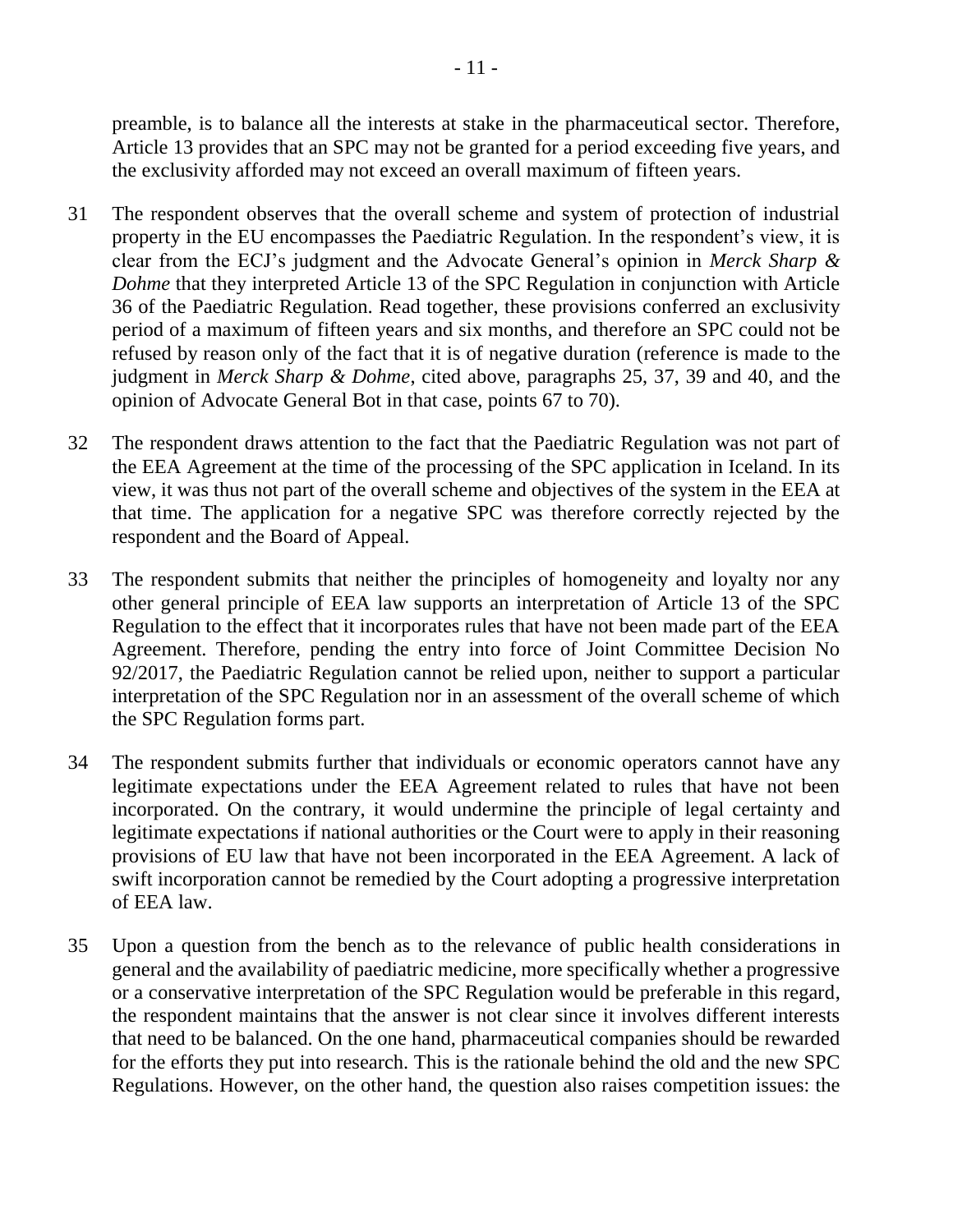sole right of patent holders results in their exclusive control of access to the relevant medicine, which usually leads to higher prices on the market. Conversely, prices of medicine are commonly lower when the exclusive right expires. The market, or, in this case, children, are thus not deprived of the medicine in question. It is only the pharmaceutical company that may be deprived of compensation.

- 36 The *Norwegian Government* submits that the ECJ's finding in *Merck Sharp & Dohme*  allowing for the granting of a negative SPC was based on a joint reading of the SPC Regulation and the Paediatric Regulation. No clear conclusions were set out with respect to whether the SPC Regulation alone would provide a legal basis for issuing a negative SPC. In the Norwegian Government's view, a joint reading cannot be applied in the EEA context until the Paediatric Regulation has been incorporated into the EEA Agreement. Such a reading cannot be justified by the principle of homogeneity. Hence, pending such incorporation, the question of whether a negative SPC can be issued must be determined solely on the basis of the SPC Regulation.
- 37 The Norwegian Government observes that the ECJ in *Merck Sharp & Dohme* found nothing in the wording of the SPC Regulation to suggest that negative SPCs are necessarily precluded. The positive duration of an SPC is not among the conditions for obtaining it. While a negative SPC serves no purpose in itself, it may be of interest to the holder of the SPC if a possibility of extension exists or will be introduced in the future (reference is made to the judgment in *Merck Sharp & Dohme*, cited above, paragraphs 28, 30 and 35).
- 38 In view of the uncertainty attached to the interpretation of the SPC Regulation and the exceptional situation in the case at hand, where the appellant's interest in an SPC will not materialise until the patent expires, the Norwegian Government submits that it may be reasonable to regard negative SPCs as not necessarily precluded under the SPC Regulation, even if the SPC serves no purpose in the EFTA States until after the incorporation of the Paediatric Regulation.
- 39 *ESA* submits that Article 13 of the SPC Regulation can be interpreted independently from the Paediatric Regulation. In *Merck Sharp & Dohme*, the ECJ found that nothing in the wording of Article 13 or any other provision of the SPC Regulation suggests that it necessarily precludes a negative SPC (reference is made to the judgment in *Merck Sharp & Dohme*, cited above, paragraph 28). This interpretation of the SPC Regulation is on its own sufficient as a basis for the conclusion that negative SPCs are permitted. Furthermore, a positive duration is not among the conditions for obtaining an SPC (reference is made to the judgment in *Merck Sharp & Dohme*, cited above, paragraph 30) and Article 10 of the SPC Regulation states that an SPC shall be granted where the conditions are met. The SPC Regulation therefore necessarily envisages the issuing of SPCs of zero or negative duration.
- 40 ESA submits that the question of whether an SPC of negative or zero duration serves a purpose is irrelevant for determining whether it can be issued. This is also supported by the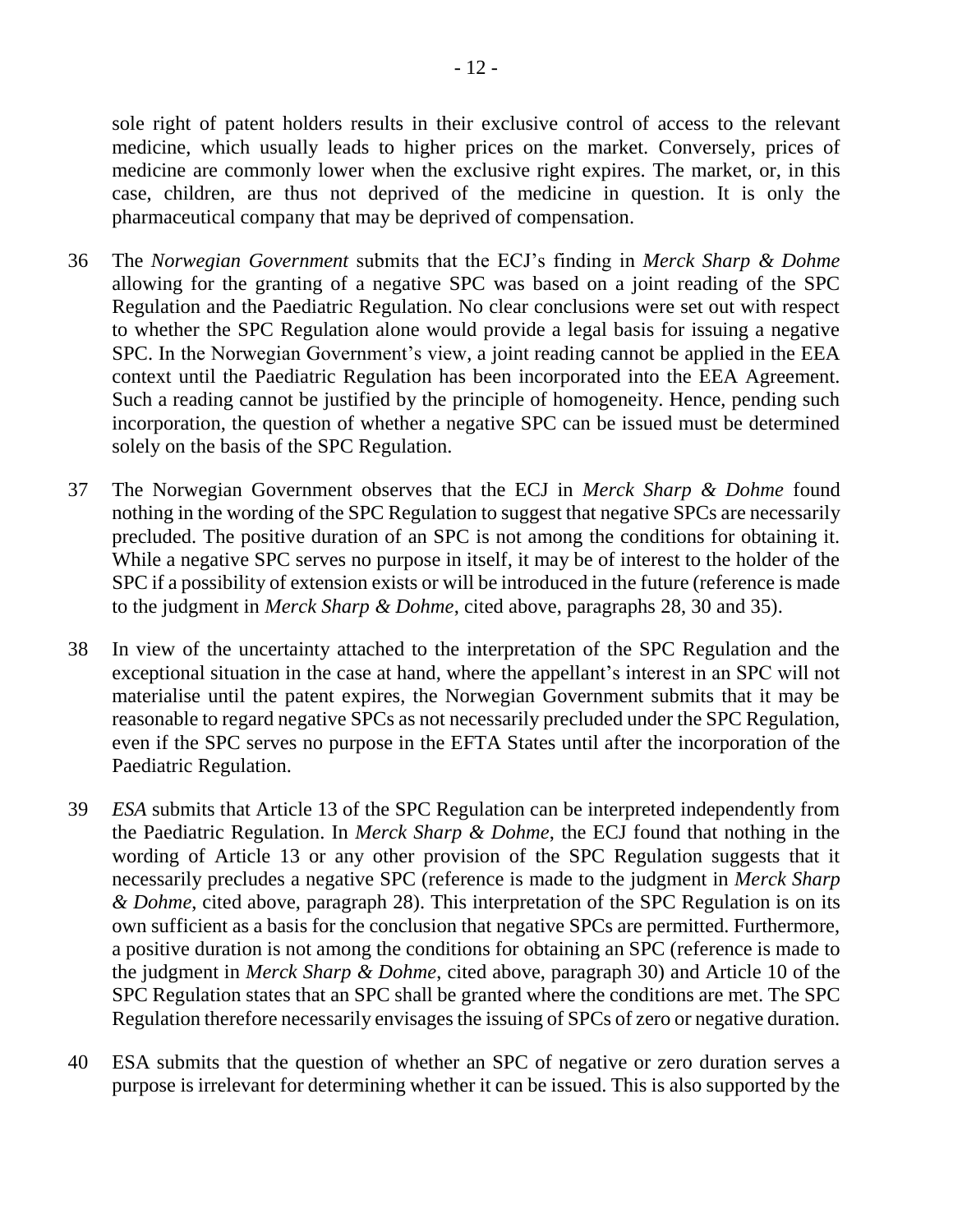ECJ in *Merck Sharp & Dohme*, where the answer was formulated to apply to all SPCs of zero or negative duration, rather than only to SPCs with a negative duration of less than six months.

- 41 ESA contends that, in light of the fundamental aims of the EEA Agreement, Article 13 of the SPC Regulation should receive the same interpretation within the EFTA States as in the EU, irrespective of the specific reasoning underpinning the particular interpretation. In any event, a national authority that has a choice between several interpretations should opt for the interpretation that is most closely aligned with the interpretation followed in the EU.
- 42 In ESA's view, Article 3 EEA obliges the EEA States to refrain from taking measures liable to compromise seriously the result prescribed by an EU legal act where it is clear that the act will be incorporated into the EEA Agreement and made part of the internal legal order of the EFTA States. It is therefore incumbent on national authorities not to jeopardise the possibility under the Paediatric Regulation of obtaining a paediatric extension by refusing to grant negative SPCs. Furthermore, ESA states that, due to the principle of conform interpretation, the national court is bound to interpret the SPC Regulation in line with the Paediatric Regulation.
- 43 The *Commission* observes that the question of whether an SPC can be granted with a zero or negative duration did not arise before the introduction of the paediatric extension, as there was simply no use for a negative SPC before that point in time. This amendment, introduced by the Paediatric Regulation, gave negative SPCs a purpose and therefore triggered applications for such SPCs.
- 44 The Commission submits that the reasoning contained in *Merck Sharp & Dohme* was based primarily on an analysis of the SPC Regulation as such (reference is made to the judgment in *Merck Sharp & Dohme*, cited above, paragraphs 28, 30 and 40). In its view, there is nothing to suggest that this reasoning should be affected by the existence or absence of the paediatric extension. The fact that an SPC of negative or zero duration will have no practical use in the EFTA States prior to the incorporation of the Paediatric Regulation in EEA law, does not change the underlying legal analysis of the basic conditions for entitlement to an SPC. Even if the benefit of a negative SPC may only materialise later in time via the paediatric extension, it is itself of value precisely because it grants access to that additional protection. At the hearing, the Commission argued that the ECJ in *Merck Sharp & Dohme* did not limit its conclusion to negative SPCs that may have a useful effect, which means that negative SPCs may be granted regardless of whether the negative duration is shorter or longer than six months.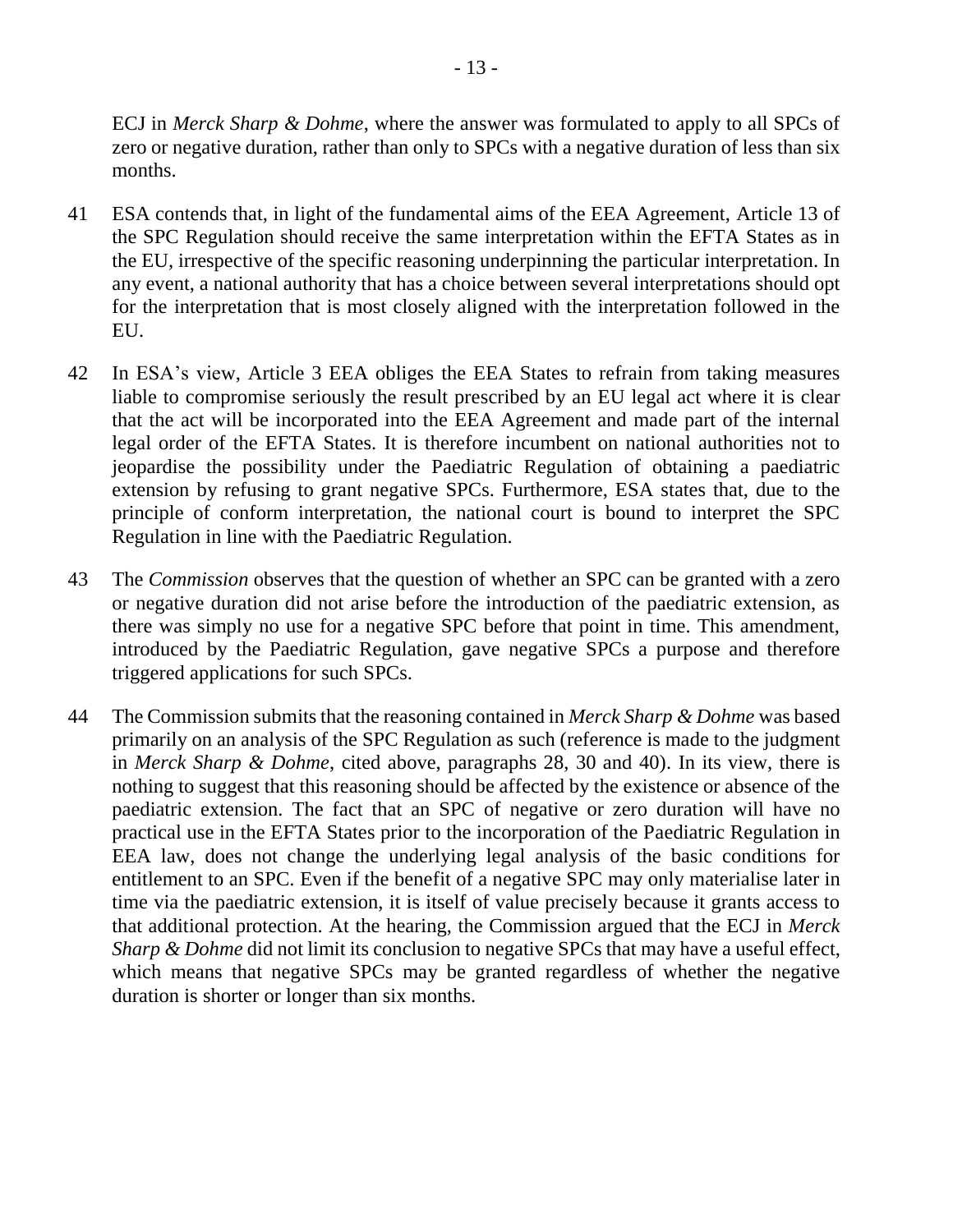#### *Findings of the Court*

#### Preliminary remarks

- 45 By its question, the national court asks, in essence, whether an SPC of negative duration may be granted pursuant to the SPC Regulation. An SPC of negative duration refers to an SPC for a medicinal product where the period that has elapsed between the date on which the basic patent application was lodged and the date of the first marketing authorisation in the EEA is less than five years.
- 46 The possibility of applying for an SPC has been available in the EEA since the incorporation of the SPC Regulation into the EEA Agreement in 1994. The SPC Regulation is intended to provide an adequate period of effective protection of a basic patent by permitting the holder to enjoy an additional period of exclusivity after the expiry of that patent. This protection is intended to compensate, at least in part, for the delay to the commercial exploitation of his invention by reason of the time which has elapsed between the date on which the application for the patent was filed and the date on which the first marketing authorisation in the EEA was granted (see Case E-16/14 *Pharmaq* [2015] EFTA Ct. Rep. 212, paragraph 50).
- 47 In this regard, the Court notes, that pursuant to the first recital in the preamble to the SPC Regulation, pharmaceutical research plays a decisive role in the continuing improvement in public health. Furthermore, pursuant to the ninth recital in the preamble to the SPC Regulation, all the interests at stake, including those of public health should be taken into account. Accordingly, it must be recalled that the fundamental objective of the SPC Regulation, is to ensure sufficient protection to encourage pharmaceutical research (compare *Merck Sharp & Dohme*, cited above, paragraph 31).
- 48 In 2006, the Paediatric Regulation was adopted in the EU. That regulation amended the SPC Regulation and made the paediatric extension possible. This extension entails an additional period of protection of six months for an existing SPC.
- 49 Joint Committee Decision No 92/2017, which incorporates both the Paediatric Regulation and the new SPC Regulation has not entered into force. In any case, the contested decision of the Board of Appeal was already adopted on 9 September 2015. The question raised by the referring court must thus be answered on the basis of EEA law as it stood at that point in time (compare *Merck Sharp & Dohme*, cited above, paragraphs 23 and 24).

Duration of SPCs under the SPC Regulation

50 There are no provisions in the SPC Regulation explicitly regulating an SPC of negative duration. Article 13(1) lays down the rules on the duration of the certificate. The provision states that the duration shall equal the period between the date of the application for the basic patent and the date of the first marketing authorisation reduced by a period of five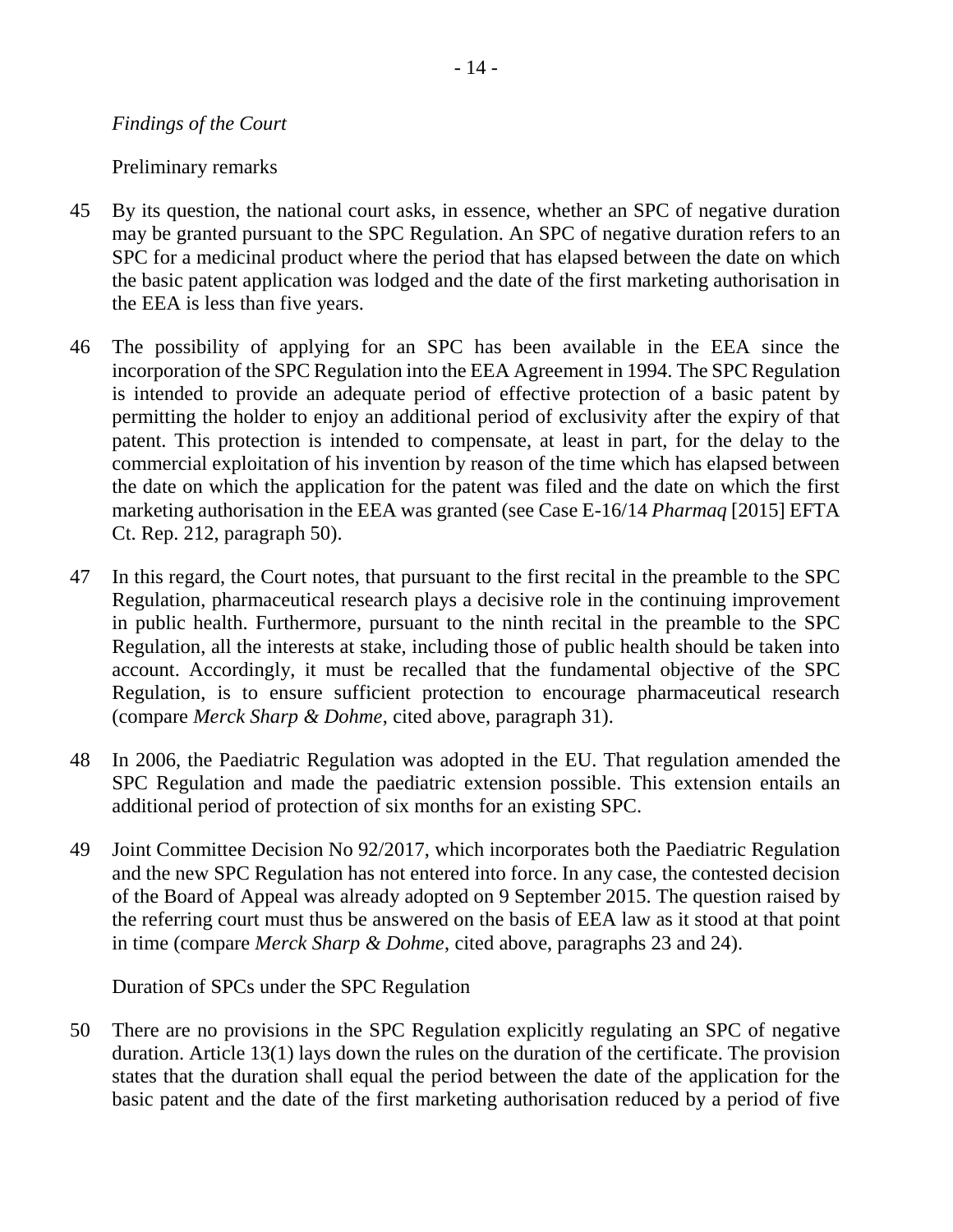years. Nothing in the wording of that provision, or in any other provision of the SPC Regulation, suggests that it precludes an SPC of negative duration (compare *Merck Sharp & Dohme*, cited above, paragraph 28).

- 51 Furthermore, Article 3 of the SPC Regulation sets out the conditions for obtaining a certificate. That provision does not contain a requirement for the positive duration of an SPC. Similarly, there is no such requirement in the procedural conditions laid down in Articles 7 to 9. Consequently, there is nothing in the overall scheme of the SPC Regulation indicating that the positive duration of an SPC is a prerequisite for obtaining such a certificate (compare *Merck Sharp & Dohme*, cited above, paragraph 30).
- 52 Moreover, Article 10(1) of the SPC Regulation states that where the application for an SPC and the product to which it relates meet the conditions listed in the SPC Regulation, the competent authority shall grant the certificate. More specifically, Article 10(2) to (5), which regulate the basis on which an application should be rejected, do not list a negative duration among the reasons for refusal. The SPC Regulation thereby not only allows for the issuing of a negative SPC, it requires the competent authorities in the EEA to issue an SPC where the conditions for granting the certificate are fulfilled.
- 53 The Court therefore finds that the grant of an SPC of negative duration is permissible under the SPC Regulation and that a competent authority cannot reject an application merely because an SPC's duration is not positive.
- 54 It may be added that this conclusion is consistent with the objective of the SPC Regulation of striking a balance between all the interests at stake in the pharmaceutical sector. It follows from the eighth recital in the preamble to the SPC Regulation that the duration of an SPC should be such as to provide adequate effective protection. For that purpose, the holder of a basic patent and an SPC should enjoy an overall maximum of fifteen years of protection from the time of the first marketing authorisation. Furthermore, Article 13(2) of the SPC Regulation states that the SPC cannot be granted for a period exceeding five years. An SPC of negative duration does not exceed either of these limitations.
- 55 The answer to the question referred must be that the SPC Regulation permits the issuing of a supplementary protection certificate where the period that has elapsed between the date on which the basic patent application was lodged and the date of the first marketing authorisation in the EEA is less than five years. This result is not affected by the fact that the Joint Committee Decision incorporating the Paediatric Regulation and the new SPC Regulation into the EEA Agreement has not entered into force.

# **IV Costs**

56 The costs incurred by the Norwegian Government, ESA and the Commission, which have submitted observations to the Court, are not recoverable. Since these proceedings are a step